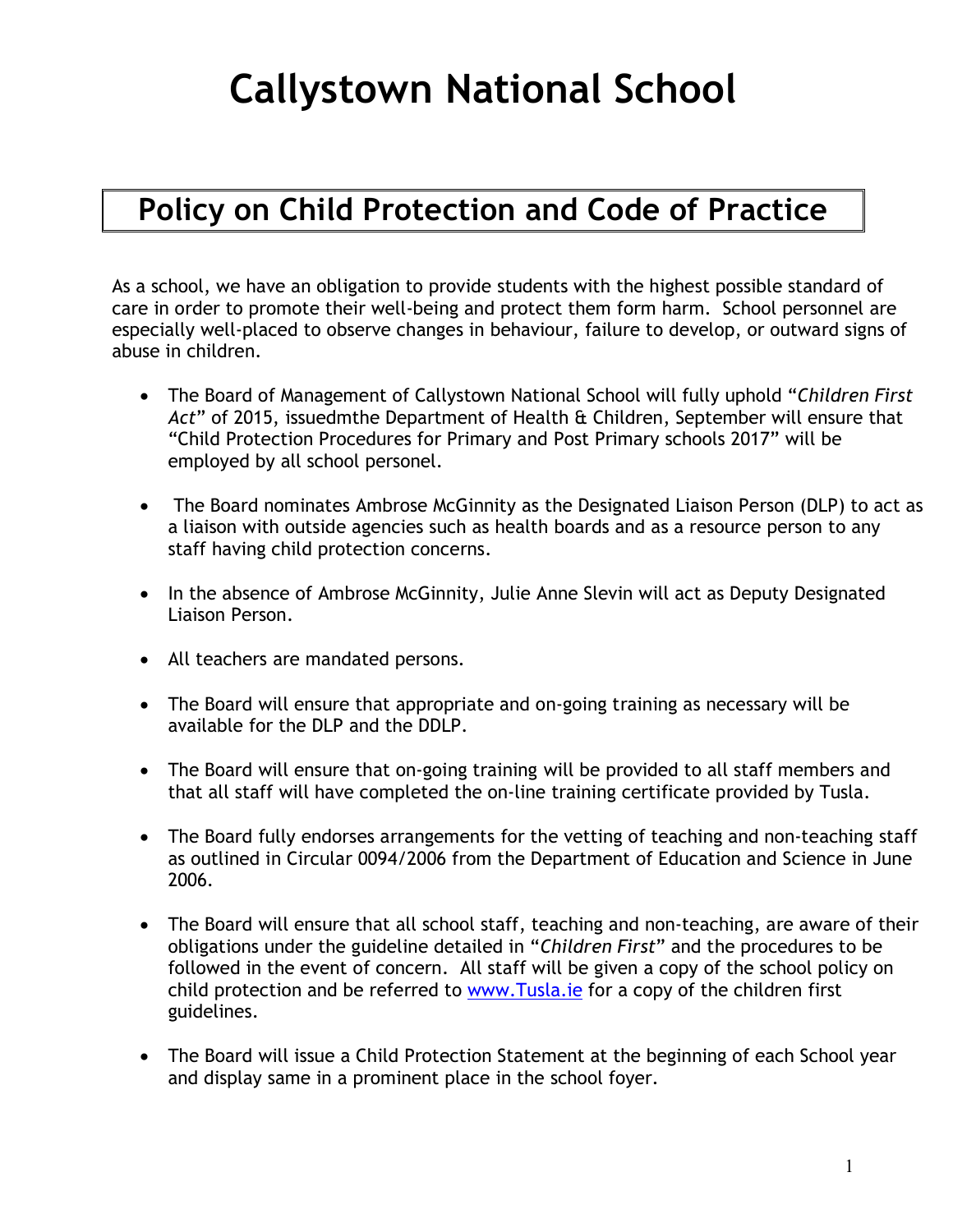- The Board will ensure that a Child Statement Risk Assessment will take place and the report of same will also be displayed in the school Foyer. This assessment will be reviewed on an on-going basis.
- The Board recognizes that it has two duties of care. The primary duty is the protection, safety and welfare of the children attending Callystown National School. The Board, as an employer, also has duties and responsibilities towards its employees.
- As an employer, the Board will seek legal advice if an allegation of abuse is made against a school employee.
- The Board will adhere to the protocol outlined in "Child Protection Guidelines and Procedures 2017", under Chapter 7: "Allegations or Suspicions of Child Abuse by School Employees", to authorise any actions required to protect the children in its care. The Board notes that school employees may be subject to erroneous or malicious allegations. Any allegation of abuse should be dealt with sensitively. The employee should be treated fairly, which includes the right not to be judged in advance of a full and fair enquiry. The Board accepts that the principles of natural justice and fair procedures must be adhered to.
- The Board believes that the academic, personal and social development of children flourishes in a culture where good relationships are encouraged, people feel valued and respected and appropriate support is available for those in difficulty.
- The Board is committed to the maintenance of an environment where children feel secure, where they are encouraged to express themselves and are listened to. All children in the school will be made aware that there are adults in the school whom they can approach if they are worried. In addition, opportunities will be included in the curriculum for children to develop the skills they need to keep them safe. (e.g. Stay Safe Programme, Relationship and Sexuality Eduaction programme and S.P.H.E. curriculum).
- The Board of Management undertakes to make this Child Protection Policy statement available to all parents and guardians at the time of enrolment and on a regular basis thereafter. This policy statement will also be available on the school's website.
- This policy statement regarding Child Protection at Callystown National School applies to all staff, members of the Board of Management, volunteers, and contractors working in the school.
- This policy statement will be subject to review at the start of each academic year.

We at Callystown National School have a primary responsibility for the care, welfare and safety of our pupils. We will carry out this duty through our pastoral care system which aims to provide a caring, supportive and safe environment and which values all of our students. One way in which we seek to protect our students is by helping them to learn about the risks of possible abuse, to recognise unwelcome behaviour in others and to acquire the confidence and skills they need to keep themselves safe. We do this by teaching the Stay Safe Programme as part of our SPHE curriculum. Members of staff will all have the opportunity to attend In-Service training from the Child Abuse Prevention Programme Team.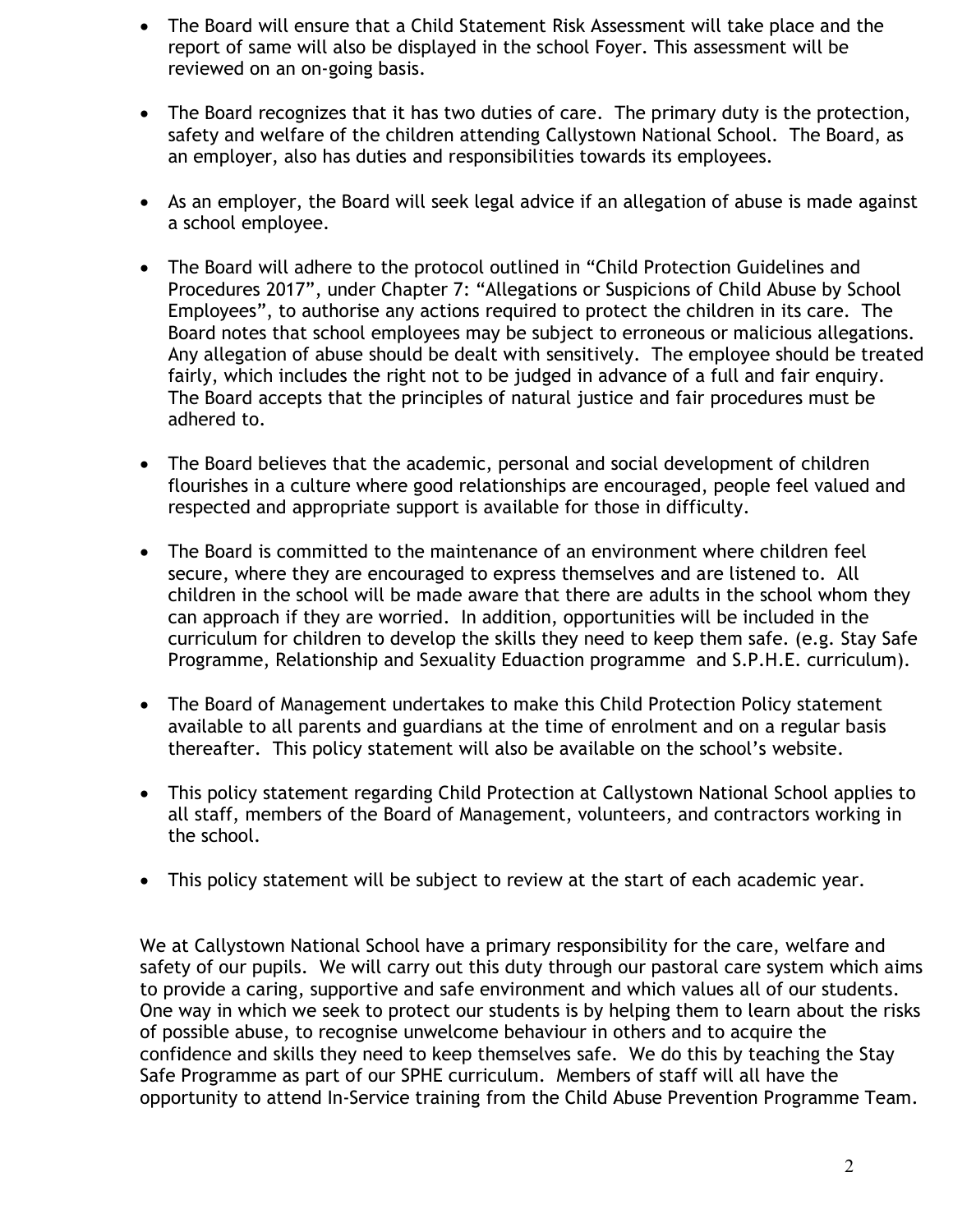The staff of our school will adopt a Code of Practice for their behaviour towards students (see below).

The purpose of the following procedures is to protect our students by ensuring that everyone who works in the school has clear guidance on the action that is required where abuse or neglect of a child is suspected. Our procedures follow those outlined in the Children First Document and as outlined in the D.E.S. guidelines. Our overriding concern is always the care, welfare and safety of each student.

#### **What is Child Abuse?**

Abuse may be perpetrated in the following ways:

- **Neglect**. The persistent or significant lack of care or the failure to protect a child from exposure to danger resulting in the significant impairment of the child's health or development.
- **Physical.** Physical injury to a child, whether deliberately inflicted or knowingly not prevented**.**
- **Sexual.** Exploitation of a child for another's own sexual gratification; the  **i**nvolvement of children in sexual activities of any kind (including exposure to pornography) which they do not understand, to which they are unable to give informed consent or which violate normal family roles**.**
- **Emotional.** Persistent or significant emotional ill-treatment or rejection, resulting in severe adverse effects on the emotional, physical, and/or behavioural development of a child.

**Bullying:** Repeated aggression, verbal, psychological or physical, that is conducted by an individual or a group against others.

### **Procedures for reporting suspected (or disclosed) child abuse:**

If a student makes a disclosure to a member of staff which gives rise to concerns about possible abuse, or if a member of staff has concerns about a student, the member of staff must act promptly.

She/he should not investigate – this is a matter for the social services – but should report these concerns immediately to the Principal. In Callystown National School, the Principal is the Designated Liaison Person for such issues. The Principal will decide whether, in the best interest of the child, the matter needs to be referred. The Principal and teacher/Reportee will procedures of reporting as set out 2017 procedures Chapter 5. Unless there are concerns that a parent may be the possible abuser, the parents will be informed immediately.

If a complaint about possible child abuse is made against a member of staff, the Principal must be informed immediately. Procedures as set out in Chapter 7 in the procedures book will be followed.

If a complaint is made against the Principal, the staff member receiving the complaint should immediately inform the Chairperson of the Board of Management.